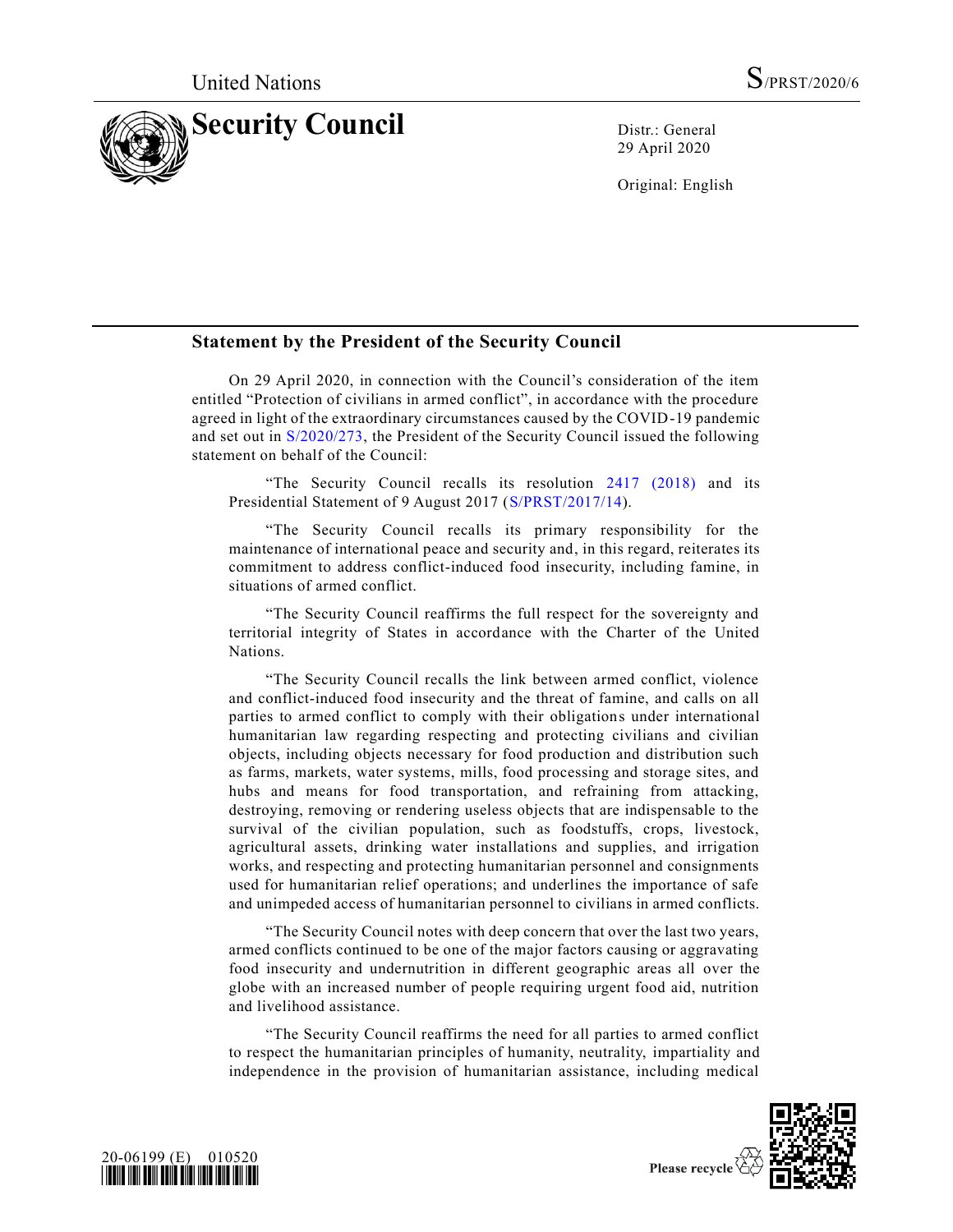assistance, and reaffirms the need for all actors engaged in the provision of such assistance to promote and fully adhere to these principles.

"The Security Council reaffirms the primary responsibility of States to protect the population throughout their whole territory.

"The Security Council stresses the particular impact that armed conflicts have on civilians and in particular women, children, persons with disabilities, older persons, refugees and internally displaced persons and stresses the protection and assistance needs of all affected civilian populations.

"The Security Council notes that many conflict-induced food crises around the world can also be compounded by factors such as economic crises, increasingly frequent and severe weather events and natural disasters.

"The Security Council strongly condemns the use of starvation of civilians as a method of warfare, and of the unlawful denial of access to humanitarian assistance and humanitarian personnel to the civilian population in armed conflict. In this regard, the Security Council calls upon all parties to armed conflict to comply with their obligations under international humanitarian law and take all feasible steps to protect civilians and civilian objects. The Security Council recalls the importance of ensuring compliance with international human rights law, as applicable, and international humanitarian law, ending impunity for violations and abuses and ensuring accountability.

"The Security Council stresses in this regard that armed conflict, violations of international humanitarian law and international human rights law and food insecurity can be drivers of forced displacement, and, conversely, forced displacement in countries in armed conflict situations can have a devastating impact on agricultural production, food security and livelihoods of displaced communities and their hosting communities, recalls the relevant prohibition on the displacement of civilians in armed conflict, and stresses the importance of fully complying with international humanitarian law and other applicable international law in this context.

"The Security Council reiterates its commitment to work with the Secretary-General to pursue all possible avenues to prevent and end armed conflicts, including through addressing their underlying root causes in an inclusive, integrated and sustainable manner by promoting dialogue, mediation, consultations, political negotiations and other peaceful means while enhancing humanitarian, development and peace-building efforts.

"The Security Council stresses the need for humanitarian assistance to be gender- and age-sensitive and to remain responsive to the different needs of the population, ensuring that these needs are integrated in the humanitarian response; including adequate, timely and reliable life-saving support as well as UN humanitarian response plans and related humanitarian appeals designed to assist people most in need in those countries facing complex emergencies in situations of armed conflict.

"The Security Council encourages the United Nations and all relevant stakeholders, including by ensuring the full, effective and meaningful participation of women, to work together in support of countries affected by armed conflict to reduce needs, enhance long-term recovery, protect livelihoods, improve access to basic services and build resilience of affected populations, in particular those in vulnerable situations, thereby contributing to the achievement of the 2030 Agenda for Sustainable Development, including eradicating poverty and reducing the risk of food insecurity in situations of armed conflict.